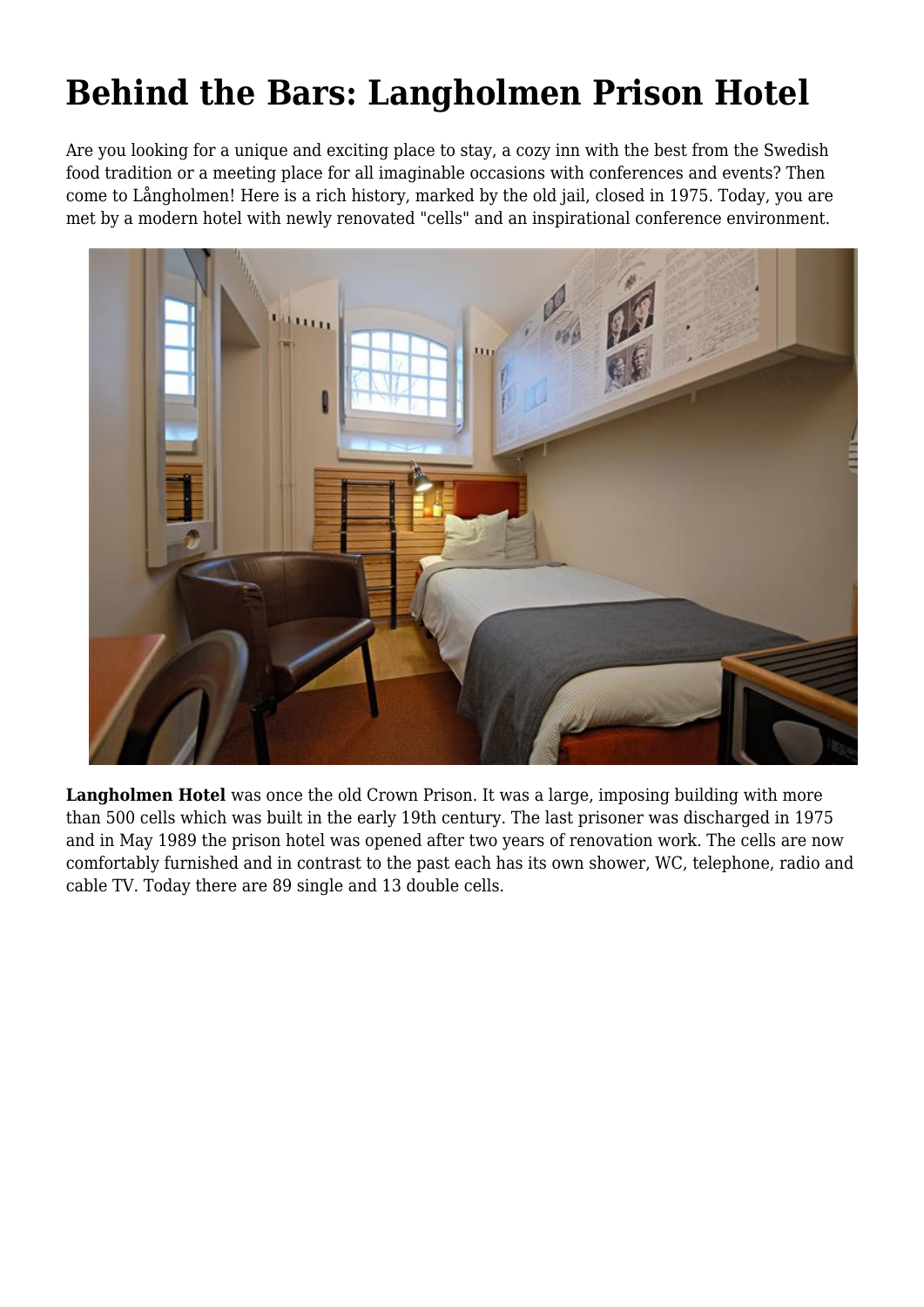

The reception, originally the old prison entrance hall contains a cafeteria offering the local delicacies. The building also houses a gallery built in 1866 which forms a nice open atrium.

Långholmen is Stockholm's seventh-largest island, and perhaps the one about which most myths and stories are told, because of the old prison.